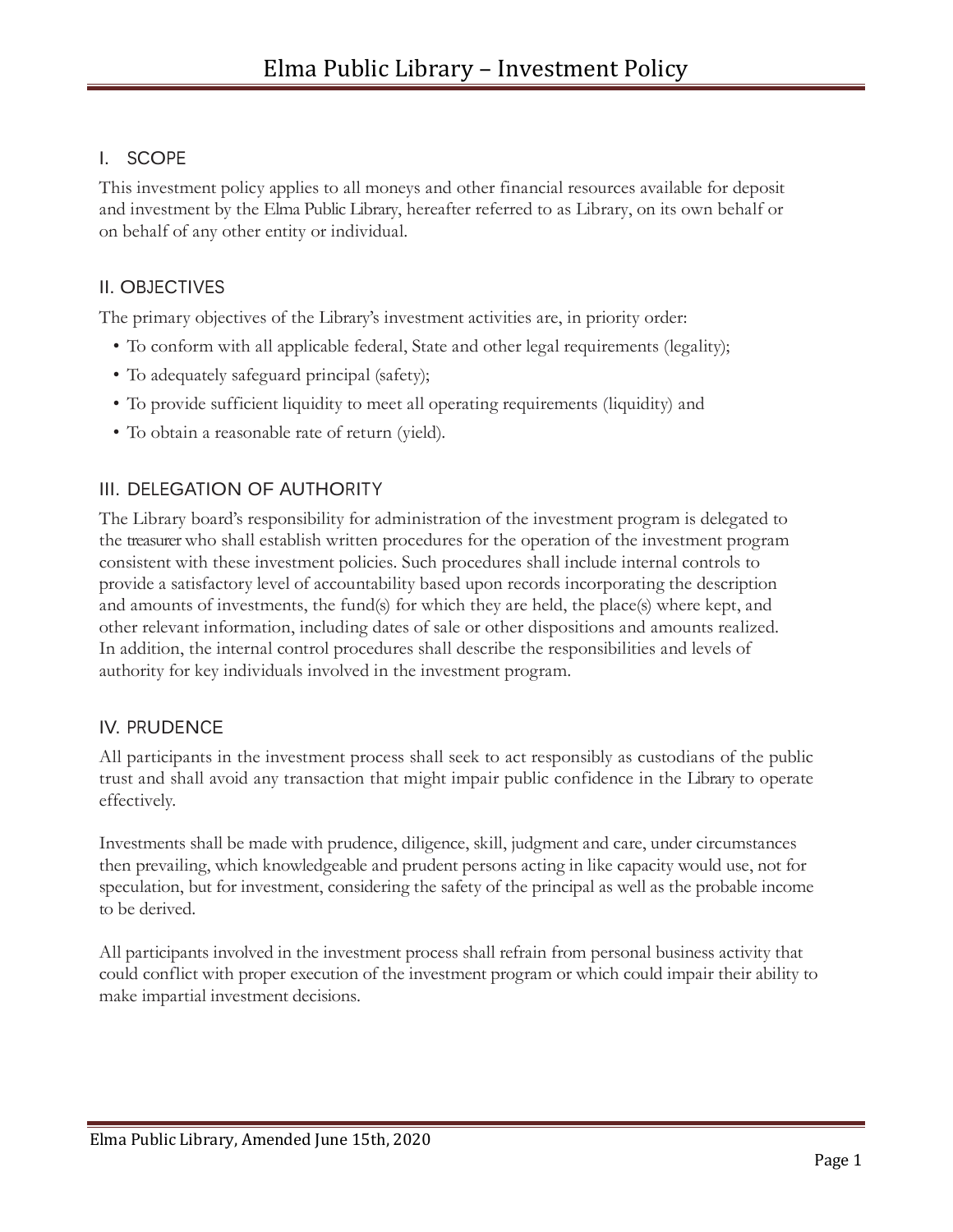### V. DIVERSIFICATION

It is the policy of the Library to diversify its deposits and investments by financial institution, by investment instrument, and by maturity scheduling.

The Library board shall establish appropriate limits for the amount of investments which can be made with each financial institution or dealer, and shall evaluate this listing at least annually.

#### VI. INTERNAL CONTROLS

It is the policy of the Library for all moneys collected by any officer or employee of the Library to transfer those funds to the treasurer within 60 days of deposit, or within the time period specified in law, whichever is shorter.

The treasurer is responsible for establishing and maintaining internal control procedures to provide reasonable, but not absolute, assurance that deposits and investments are safeguarded against loss from unauthorized use or disposition, that transactions are executed in accordance with management's authorization, properly recorded, and managed in compliance with applicable laws and regulations.

## VII. DESIGNATION OF DEPOSITARIES

The banks and trust companies that are authorized for the deposit of moneys, and the maximum amount which may be kept on deposit at any time, are:

| <b>Depositary Name</b><br><b>Five Star Bank</b> | <b>Maximum Amount</b><br><b>FDIC</b> limit (currently \$250K per type of account) |  |
|-------------------------------------------------|-----------------------------------------------------------------------------------|--|
|                                                 |                                                                                   |  |
|                                                 |                                                                                   |  |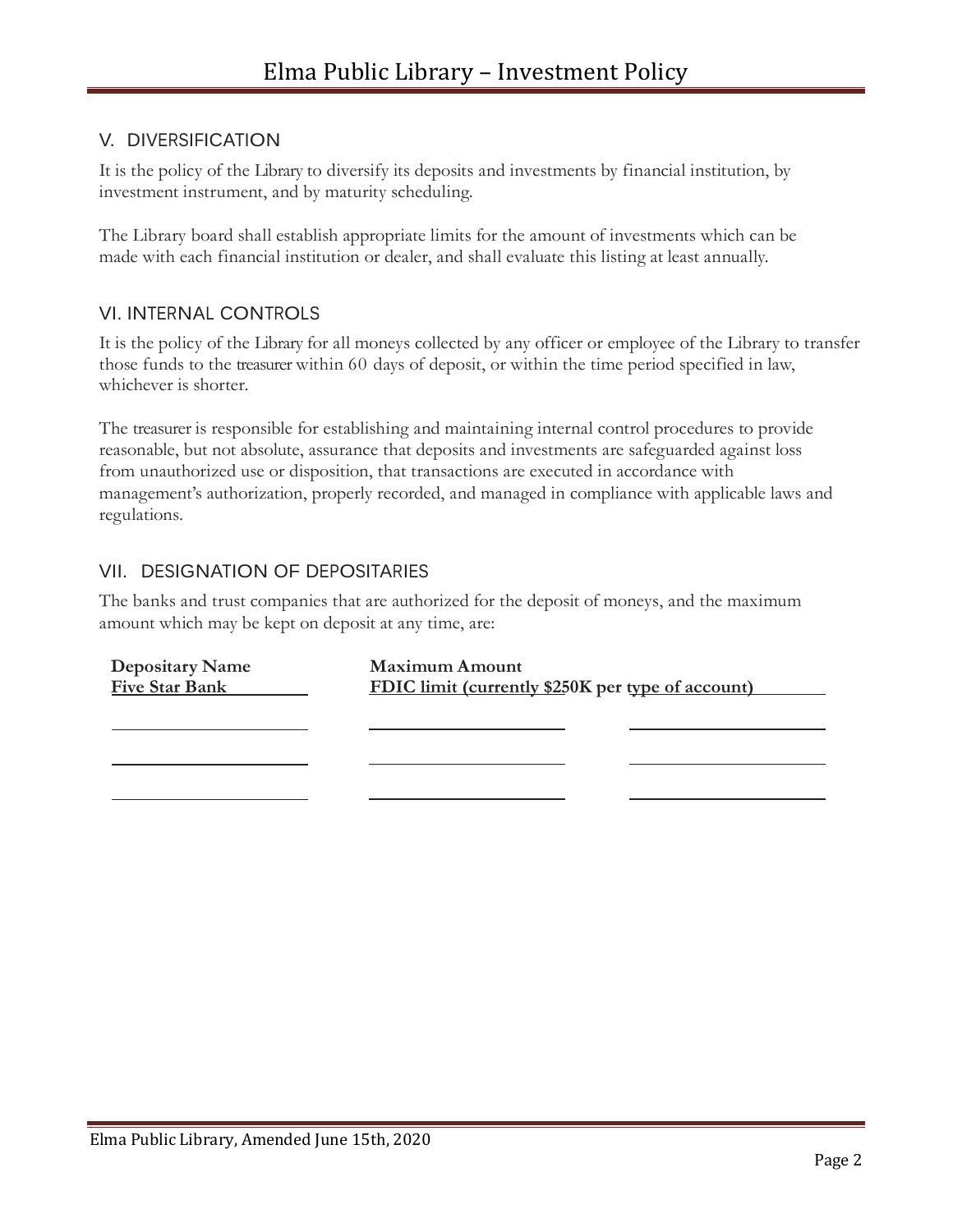### VIII. SECURING DEPOSITS AND INVESTMENTS

All deposits and investments at a bank or trust company, including all demand deposits, certificates of deposit and special time deposits (hereinafter, collectively, "deposits") made by officers of the Library that are in excess of the amount insured under the provisions of the Federal Deposit Insurance Act, including pursuant to a Deposit Placement Program in accordance with law, shall be secured by:

 A pledge of "eligible securities" with an aggregate "market value" (as provided by the GML Section 10) that is at least equal to the aggregate amount of deposits by the officers. See Schedule A of this policy for a listing of "eligible securities."

### IX. COLLATERALIZATION AND SAFEKEEPING

Eligible securities used for collateralizing deposits made by officers of the Library shall be held by (the depositary *or* a third party) bank or trust company subject to security and custodial agreements.

The security agreement shall provide that eligible securities (or the pro rata portion of a pool of eligible securities) are being pledged to secure such deposits together with agreed-upon interest, if any, and any costs or expenses arising out of the collection of such deposits upon a default. It shall also provide the conditions under which the securities (or pro rata portion of a pool of eligible securities) held may be sold, presented for payment, substituted or released and the events of default which will enable the Library to exercise its rights against the pledged securities.

In the event that the pledged securities are not registered or inscribed in the name of the Library, such securities shall be delivered in a form suitable for transfer or with an assignment in blank to the Library or the custodial bank or trust company. Whenever eligible securities delivered to the custodial bank or trust company are transferred by entries on the books of a federal reserve bank or other book-entry system operated by a federally regulated entity without physical delivery of the evidence of the obligations, then the records of the custodial bank or trust company shall be required to show, at all times, the interest of the Library in the securities (or the pro rata portion of a pool of eligible securities) as set forth in the security agreement.

The custodial agreement shall provide that pledged securities (or the pro rata portion of a pool of eligible securities) will be held by the custodial bank or trust company as agent of, and custodian for, the Library, will be kept separate and apart from the general assets of the custodial bank or trust company and will not be commingled with or become part of the backing of any other deposit or other bank liability. The agreement shall also describe how the custodian shall confirm the receipt, substitution or release of the collateral and it shall provide for the frequency of revaluation of collateral by the custodial bank or trust company and for the substitution of collateral when a change in the rating of a security causes ineligibility. The security and custodial agreements shall also include all other provisions necessary to provide the Library with a perfected security interest in the eligible securities and to otherwise secure the Library's interest in the collateral, and may contain other provisions that the Library board deems necessary.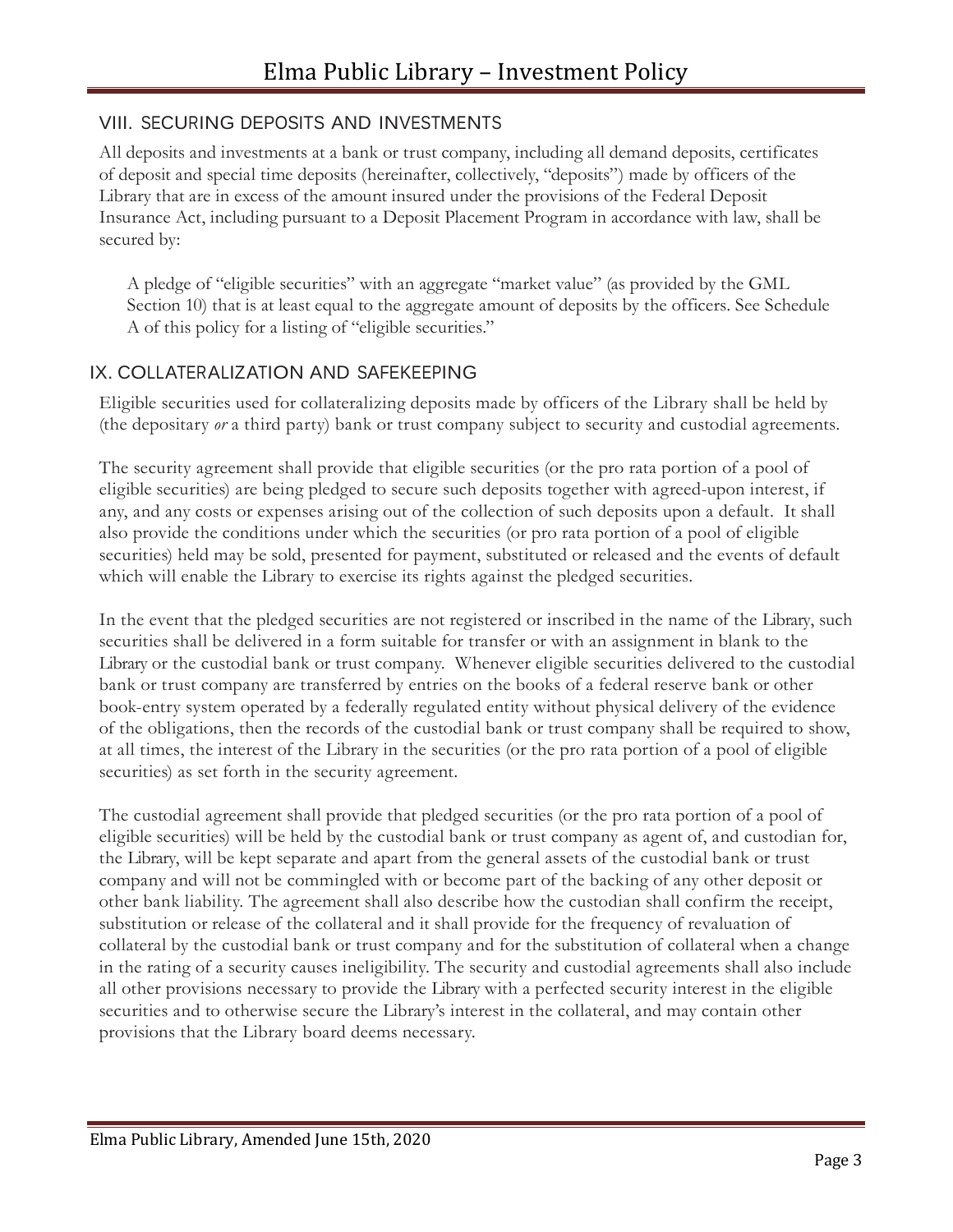### X. PERMITTED INVESTMENTS

As provided by General Municipal Law Section 11, the Library Board of Trustees authorizes the treasurer to invest moneys not required for immediate expenditure for terms not to exceed its projected cash flow needs in the following types of investments:

• Special time deposit accounts in, or certificates of deposit issued by, a bank or trust company located and authorized to do business in the State of New York;

All investment obligations shall be payable or redeemable at the option of the Library within such times as the proceeds will be needed to meet expenditures for purposes for which the moneys were provided Time deposit accounts and certificates of deposit shall be payable within such times as the proceeds will be needed to meet expenditures for which the moneys were obtained, and shall be secured as provided in Sections VIII and IX herein.

## XI. AUTHORIZED FINANCIAL INSTITUTIONS

All financial institutions with which the Library transacts business shall be creditworthy, and have an appropriate level of experience, capitalization, size and other factors that make the financial institution capable and qualified to transact business with the Library. The treasurer shall evaluate the financial position and maintain a listing of proposed depositaries

The Library shall maintain a list of financial institutions approved for investment purposes and establish appropriate limits to the amounts of investments that can be made with each financial institution or dealer.

#### XII.PURCHASE OF INVESTMENTS

The treasurer is authorized to contract for the purchase of investments:

- 1.Directly, from an authorized trading partner
- 2.By participation in a cooperative investment agreement with other authorized municipal corporations pursuant to Article 5-G of the General Municipal Law and in accordance with Article 3-A of the General Municipal Law.

#### XIII. ANNUAL REVIEW AND AMENDMENTS

The *Library* shall review this investment policy annually, and it shall have the power to amend this policy at any time. Currently all funds are in a day to day, money market or Certificates of Deposit accounts. If large additional funds are received and other investments are considered, this policy must be amended before any other type of investment is made.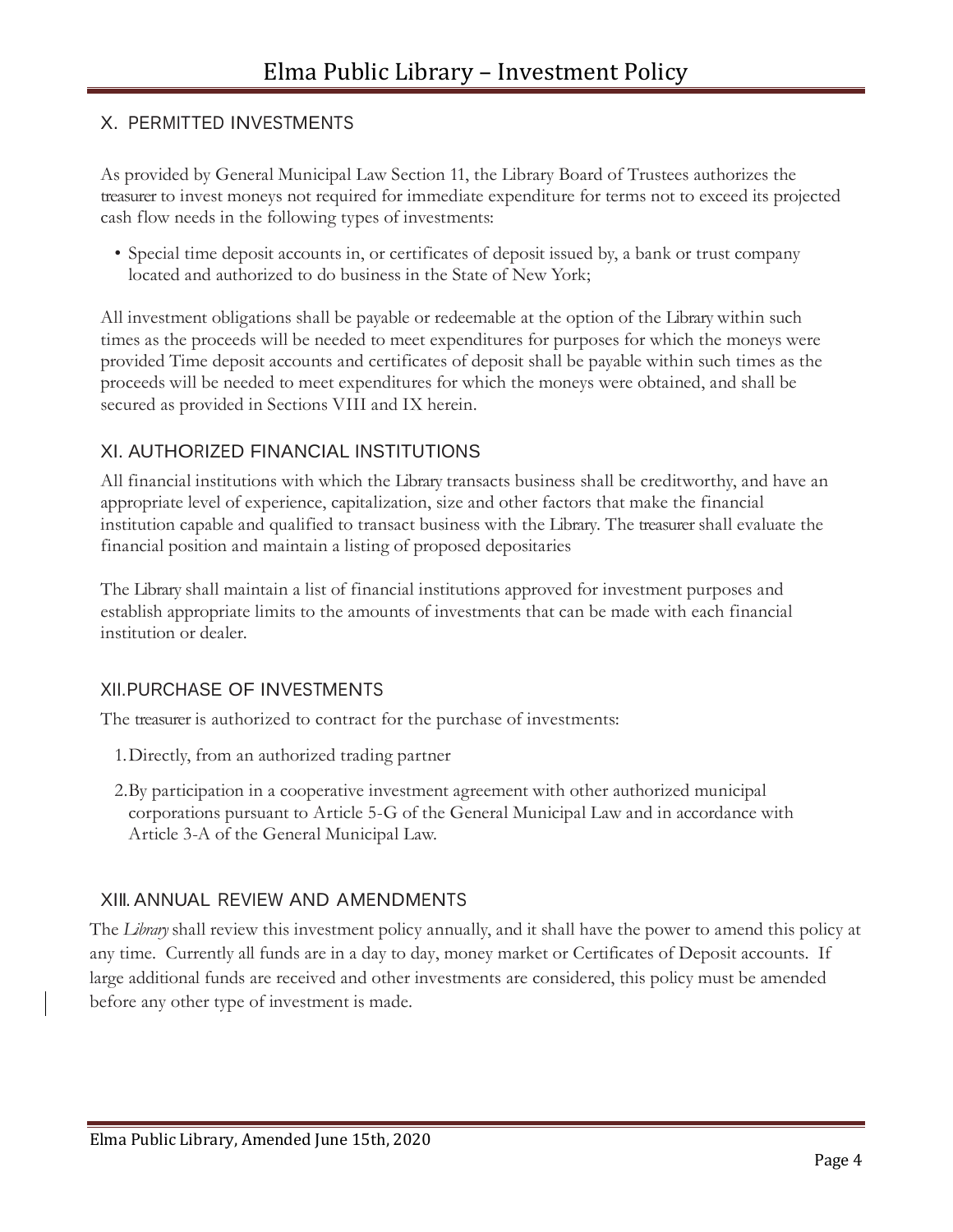## XIV. DEFINITIONS

The terms "public funds," "public deposits," "bank," "trust company," "eligible securities," "eligible surety bond," and "eligible letter of credit" shall have the same meanings as set forth in General Municipal Law Section 10.